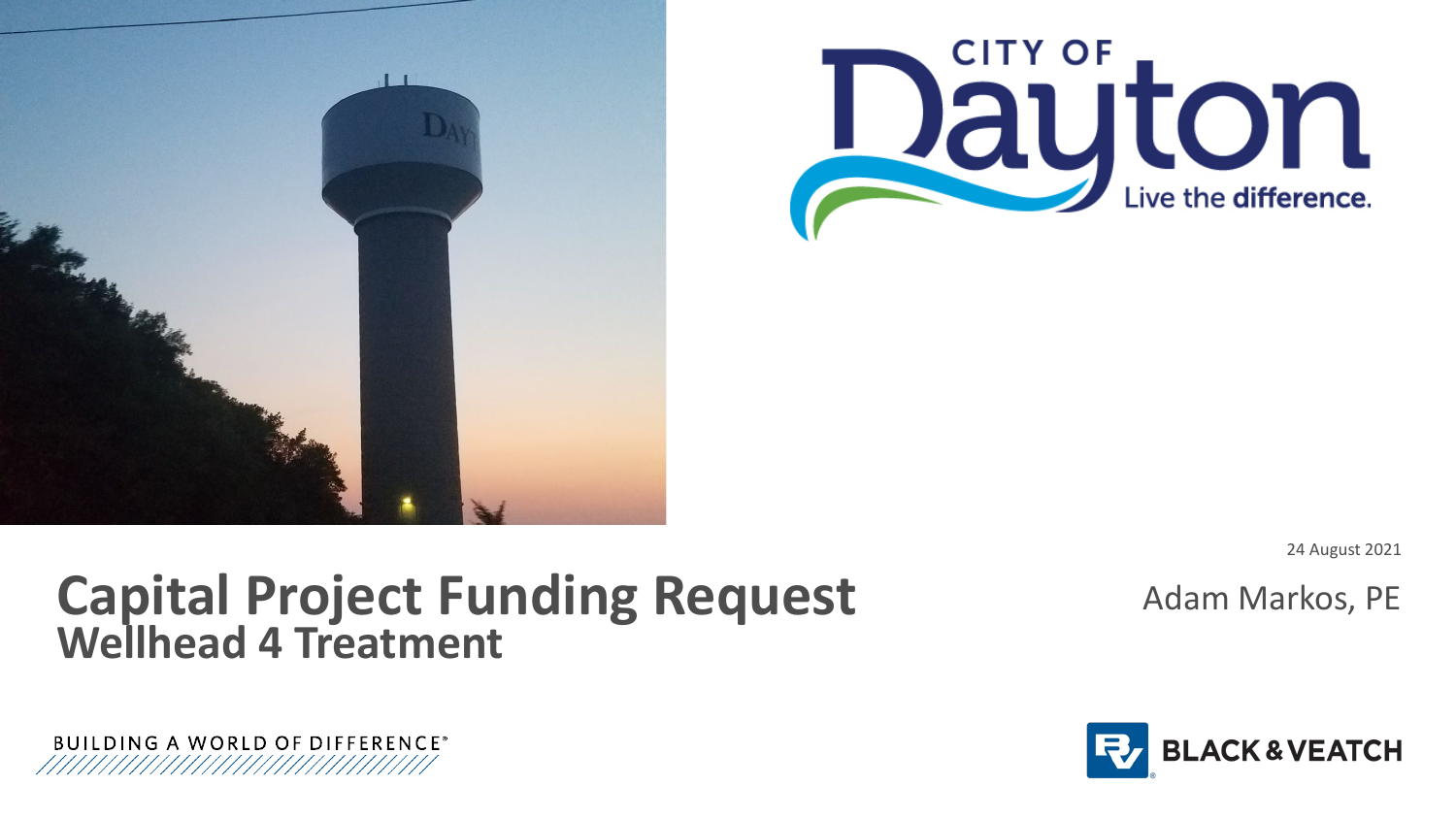# **Water Supply**

**2**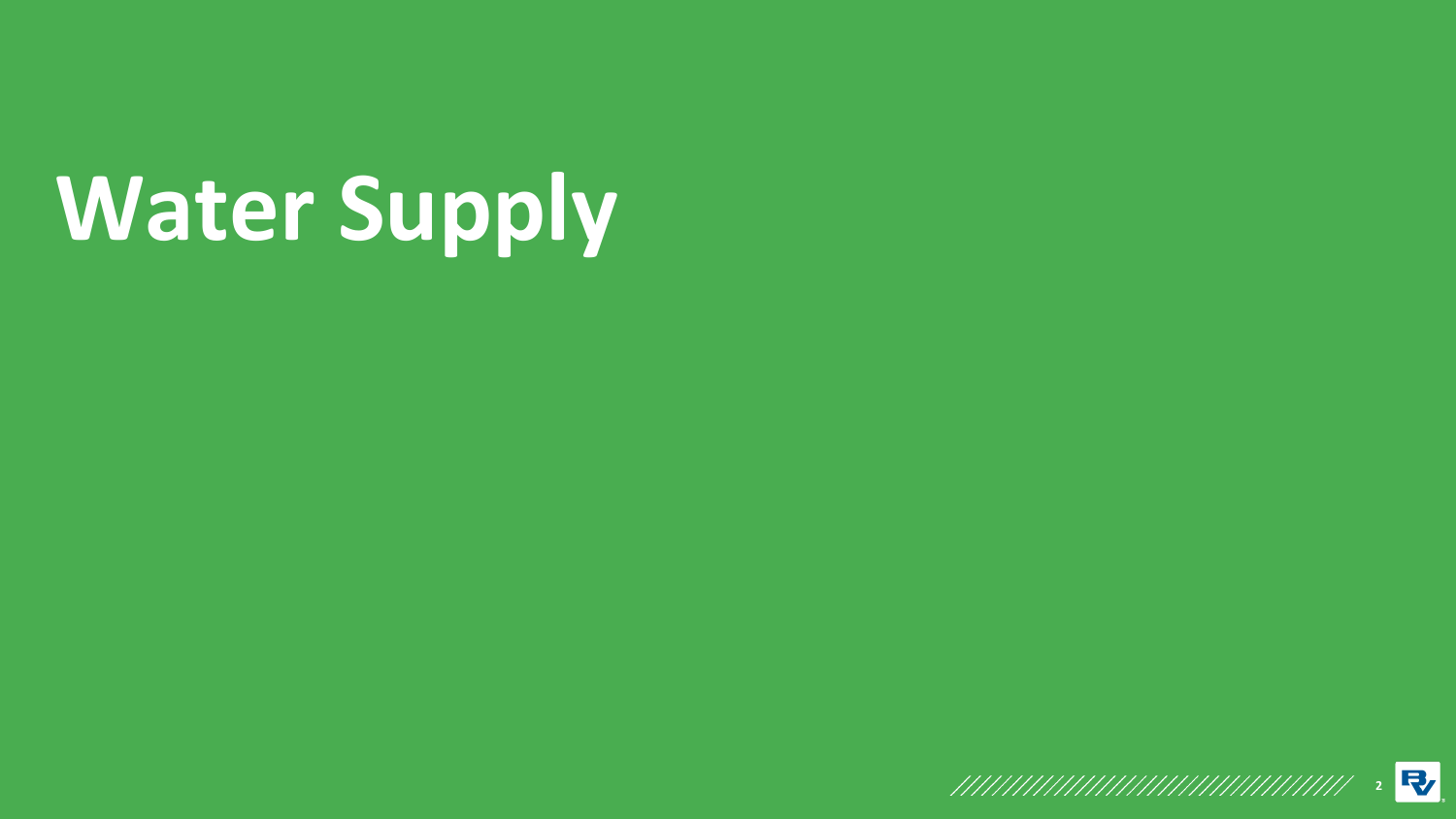

# **Dayton's Current Water System**

- **Water Sources – Well Water + Bulk Purchase**
- **Well Water**
	- **Well #1 – Old Village**
	- **Well #2 – NE Dayton**
	- **Well #3 – Old Village (Backup)**
	- **Well #4 – NE Dayton (Under construction)**

**3**

• **Purchase Water from Maple Grove & Champlin**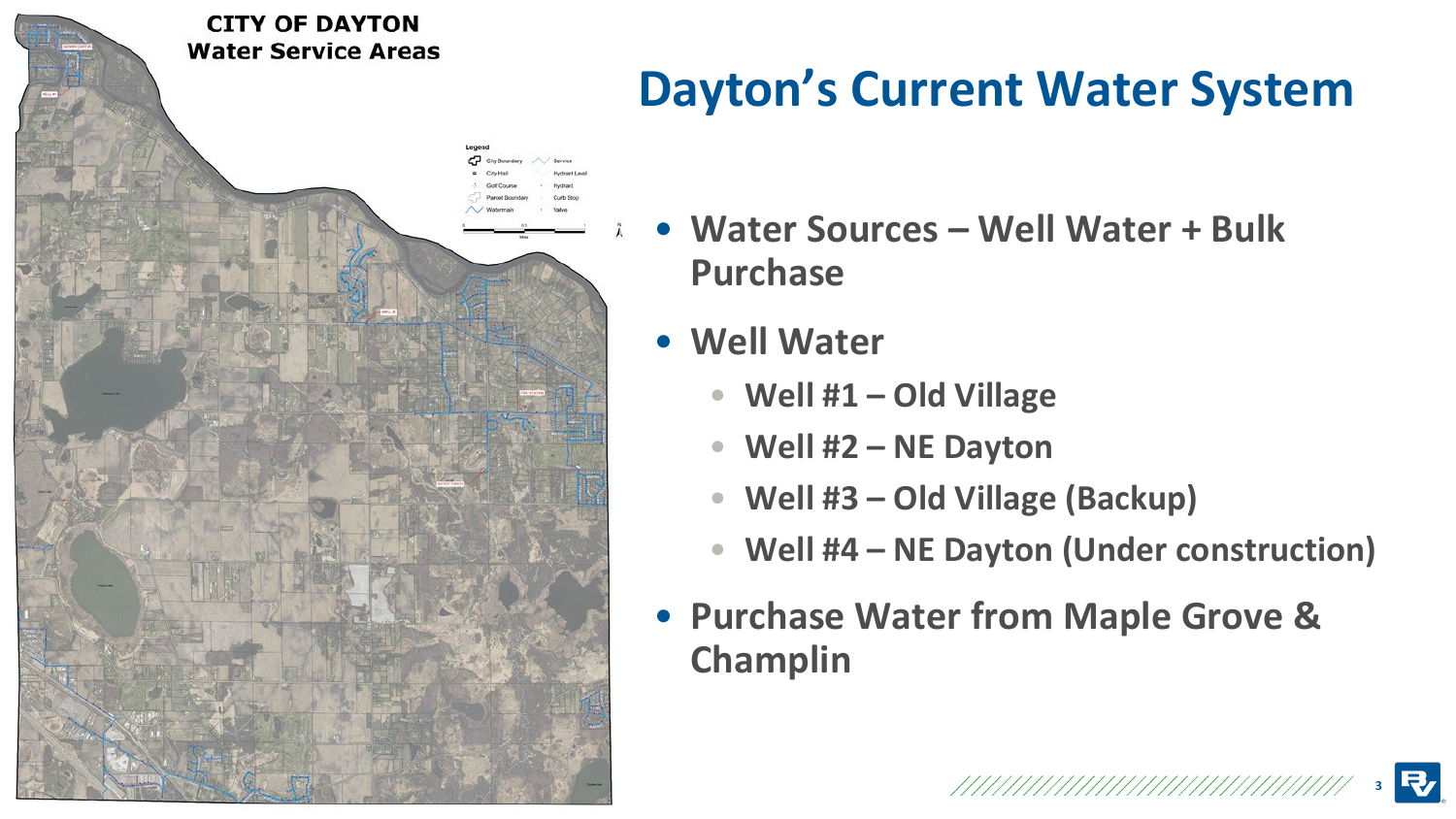# **Groundwater Chemistry**



- **Dissolved Minerals**
	- **Hardness & Alkalinity**
		- **Calcium/Magnesium**
	- **Dissolved Metals**
		- **Iron/Manganese**
	- **Other Minerals – Sodium, Sulfate, Chloride, Fluoride, etc.**
- **Nitrogen Source – Ammonia, Nitrite, Nitrate**

#### **Photo Source: USGS "Groundwater General Interest" Publication**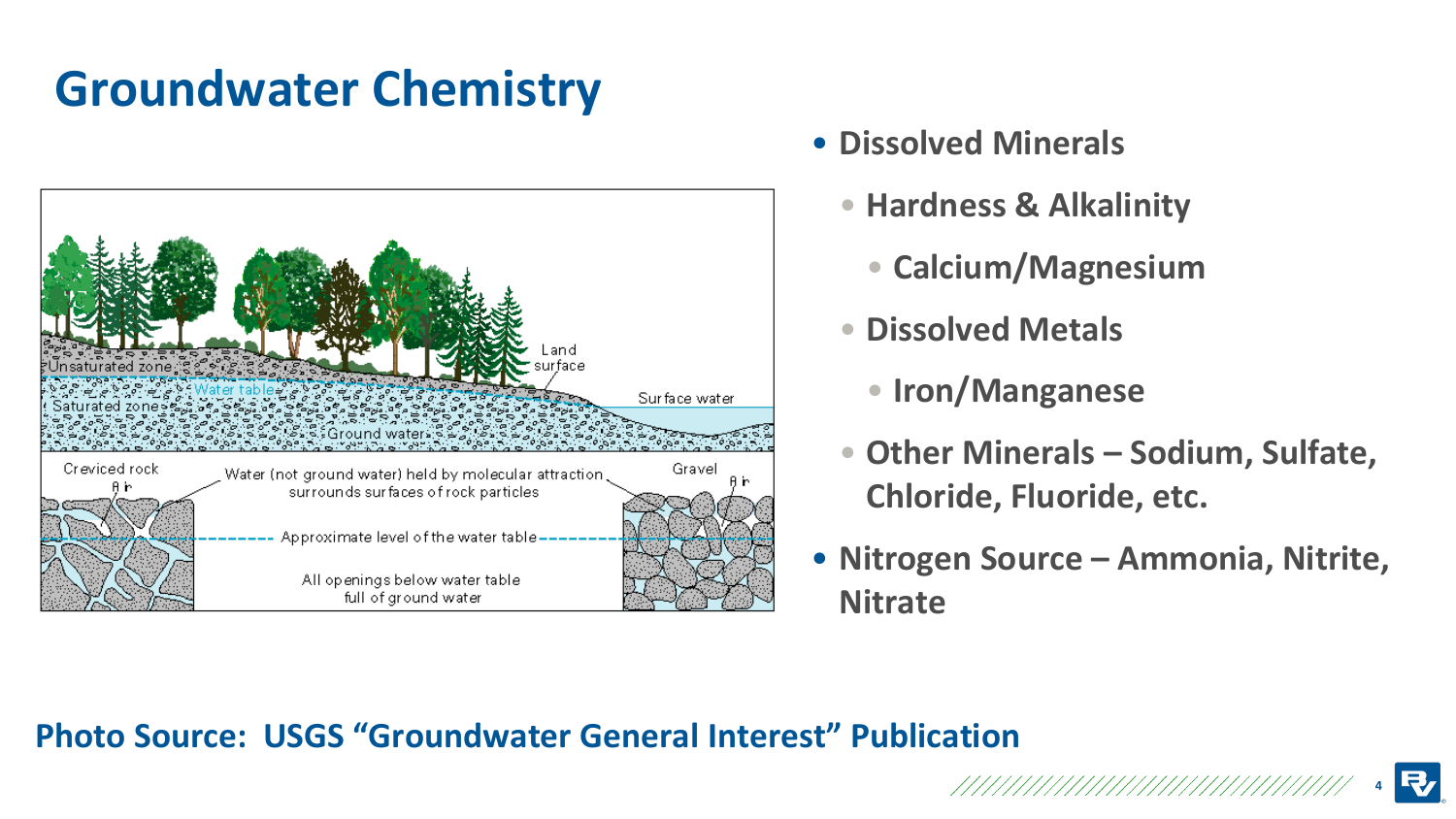# **Primary Standards vs Secondary Standards**

- **Primary Standard**
	- **Inorganic Chemicals – Nitrate, Nitrite, Lead, Copper, etc.**
	- **Organic Chemicals – Benzene, etc.**
	- **Microorganisms – Crypto, Giardia, Viruses**
	- **Radionuclides**
	- **Disinfectants/Disinfection By Product**

- **Secondary Standards**
	- **Color**
		- **Red (Iron - Fe)**
		- **Black (Manganese - Mn)**
	- **Odors – Rotten Egg/Swimming Pool**
	- **Hardness**
	- **Taste**

#### MUST TREAT THE SHOULD TREAT

**5**

**R**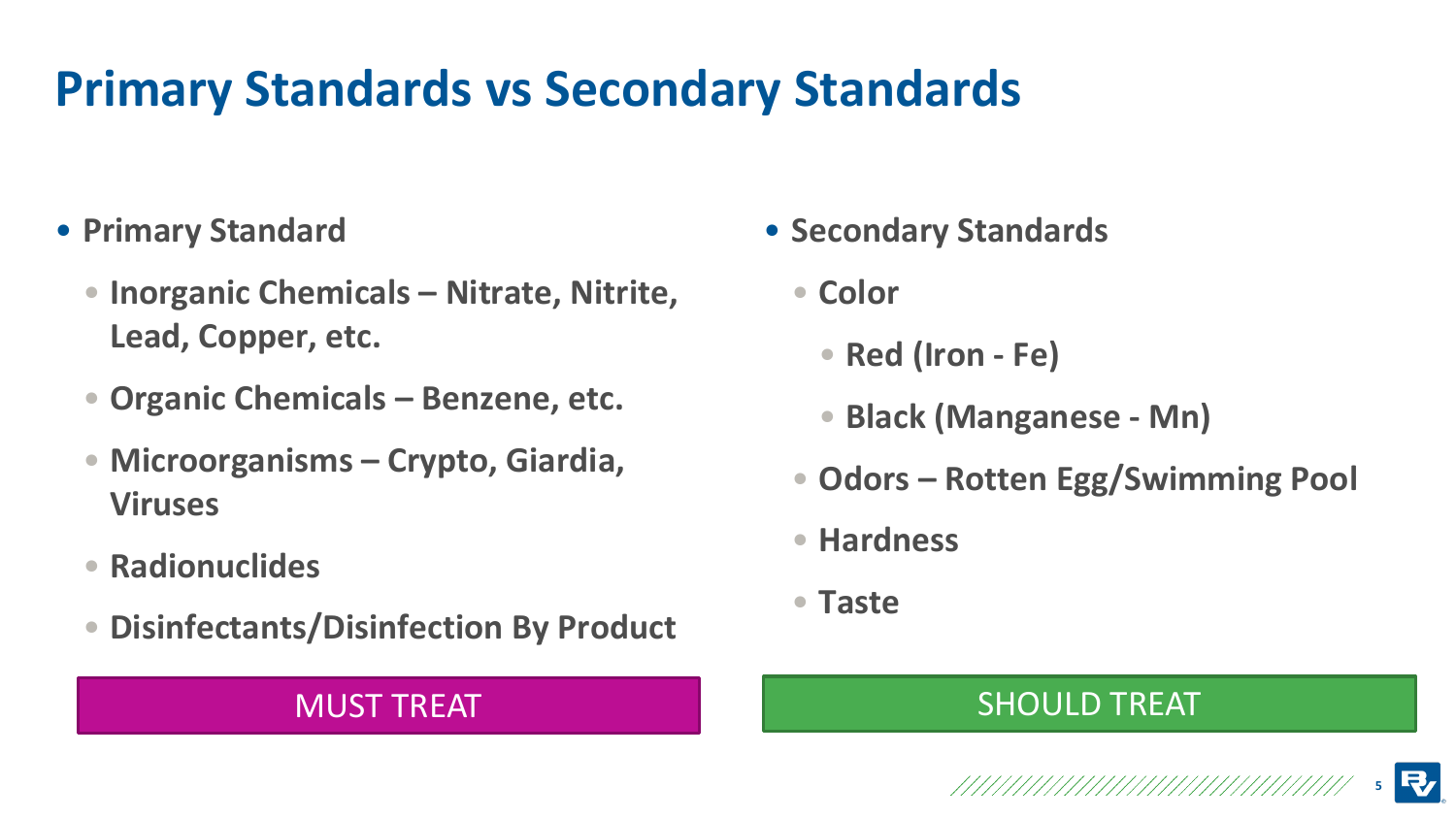# **Growth in Dayton**

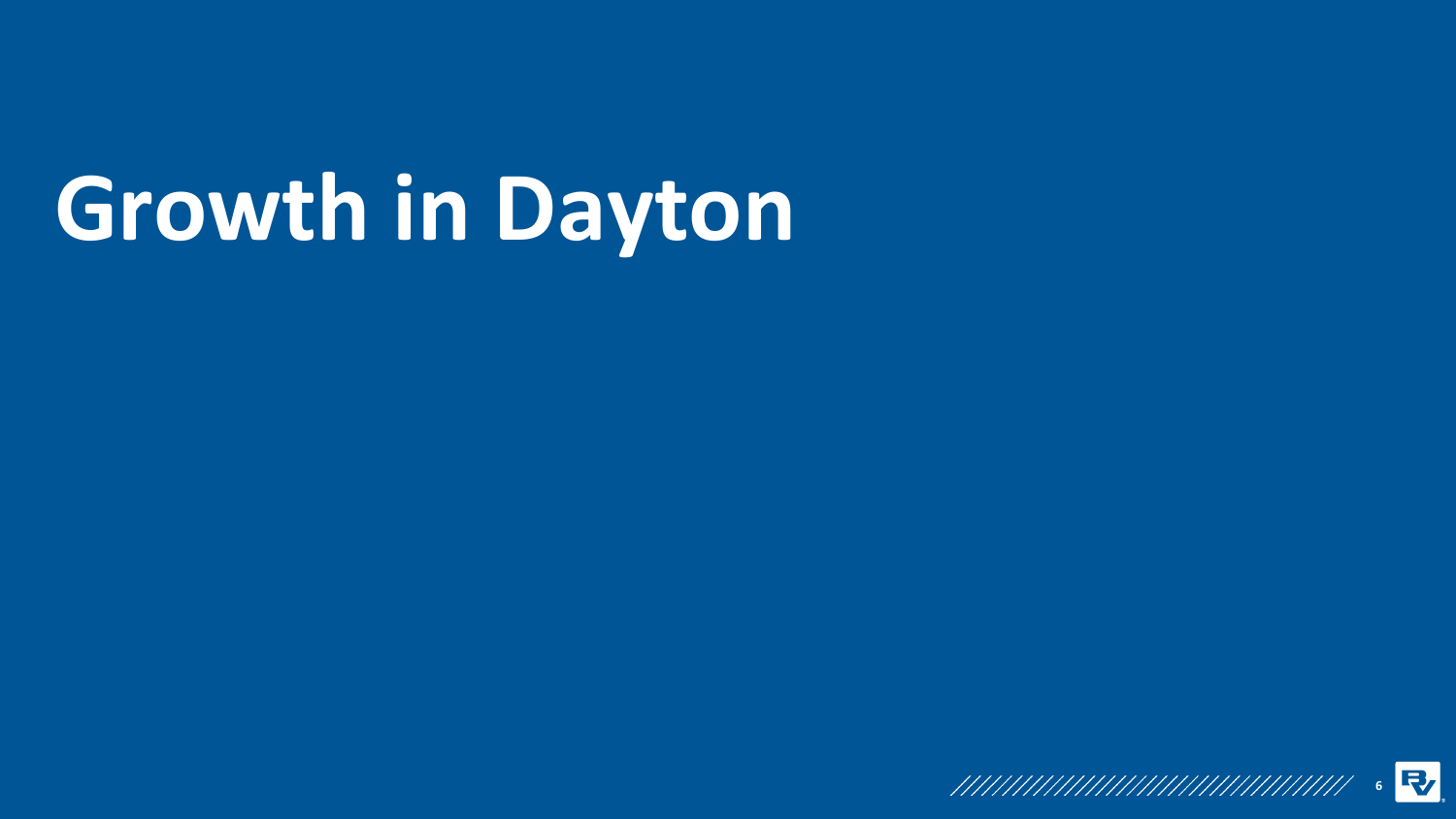# **Population**



**R**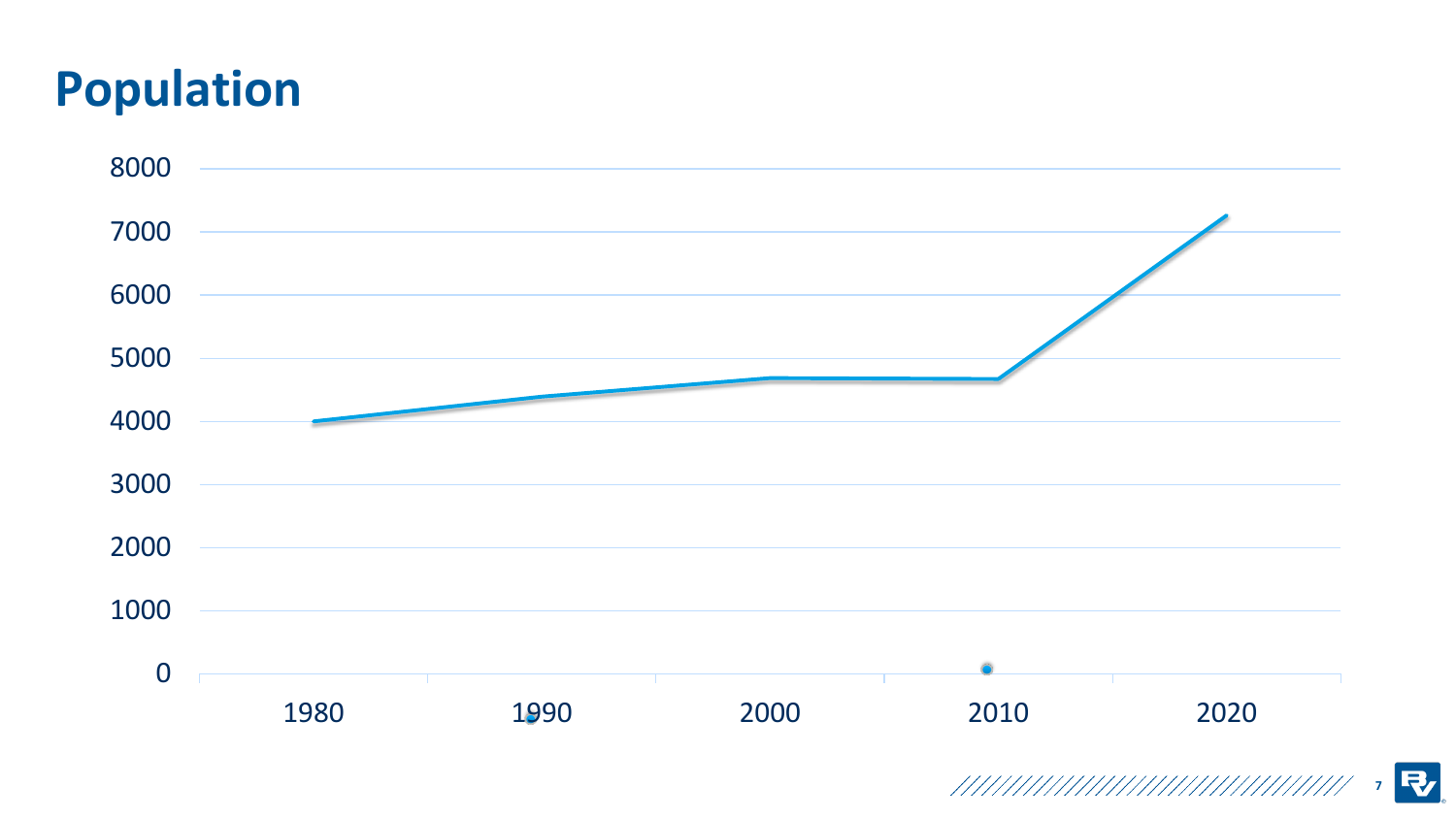# **Water Usage (gallons)**



**R 8**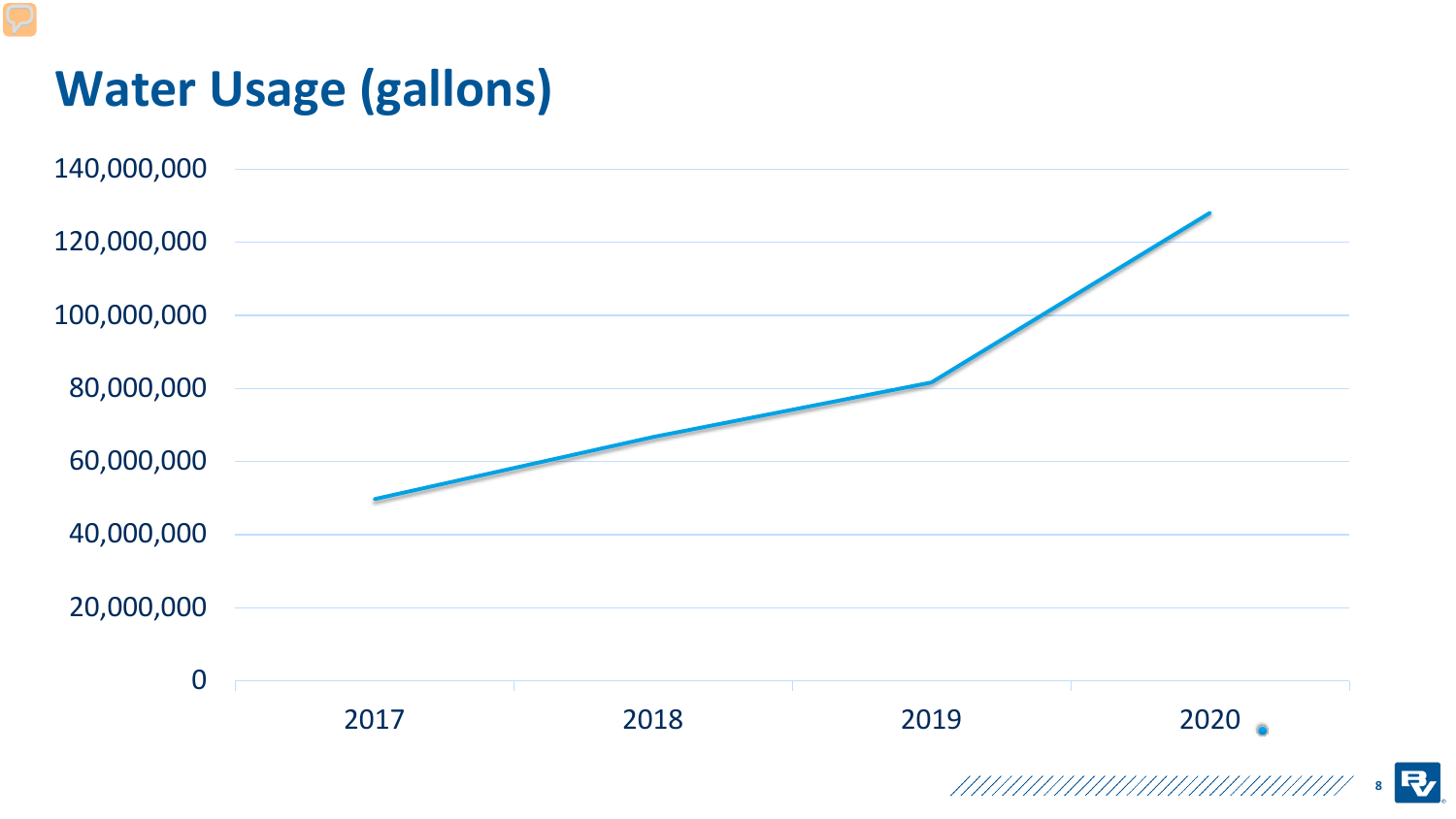# **Water Quality**

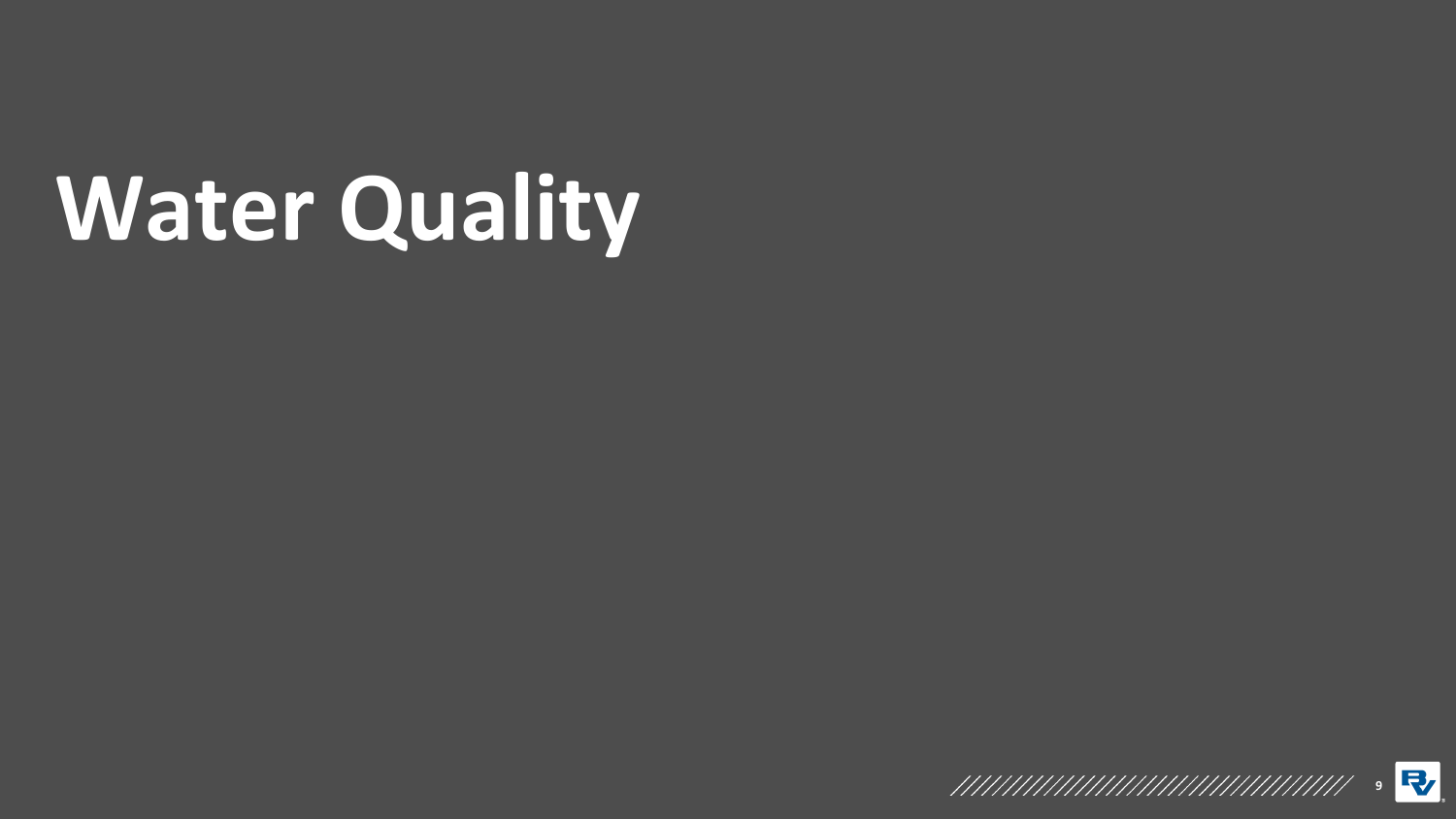### **Iron & Manganese**